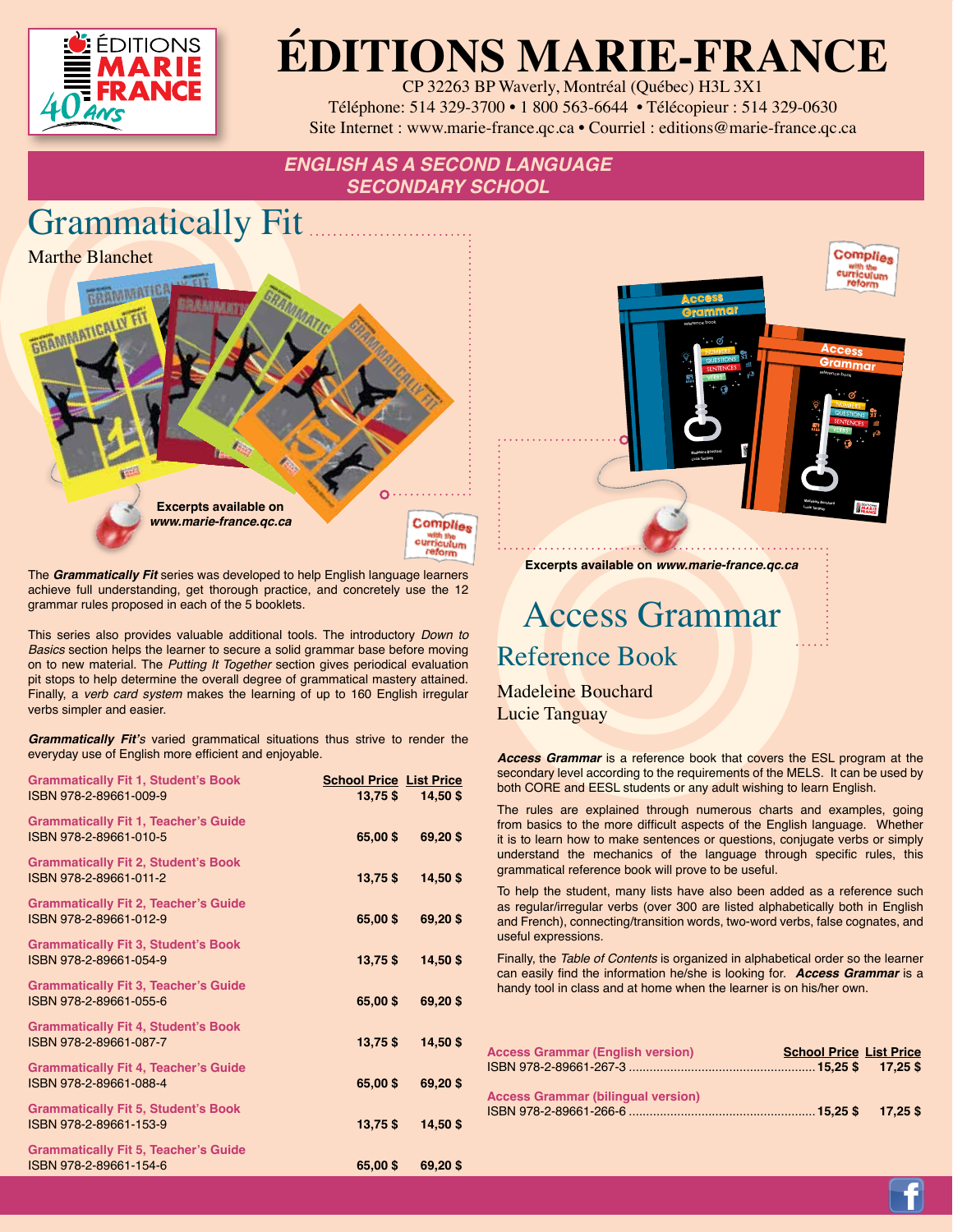## **Posters for the teaching of English**





|  | <b>Fun Tales</b>      |
|--|-----------------------|
|  | for Exploring         |
|  | <b>English Series</b> |

Anne-Marie Bergeron Madeleine Vézina

|                         | <b>Fun Tales 3, Student's Book</b>  | <b>School Price List Price</b> | $11,15$ \$ |
|-------------------------|-------------------------------------|--------------------------------|------------|
|                         | <b>Fun Tales 3, Teacher's Guide</b> | $.29.95$ \$                    | $31,95$ \$ |
| <u>ce</u><br>$\ddot{s}$ | <b>Fun Tales 4, Student's Book</b>  |                                | $11,15$ \$ |
| <b>S</b>                | <b>Fun Tales 4, Teacher's Guide</b> | $.29,95$ \$                    | $31,95$ \$ |
| <b>S</b>                | <b>Fun Tales 5, Student's Book</b>  |                                | $11,15$ \$ |
| <b>S</b>                | <b>Fun Tales 5, Teacher's Guide</b> | $.29,95$ \$                    | $31.95$ \$ |

| <b>Fun Tales 1, Student's Book</b>  | <b>School Price List Price</b> |  |
|-------------------------------------|--------------------------------|--|
| <b>Fun Tales 1, Teacher's Guide</b> |                                |  |
| <b>Fun Tales 2, Student's Book</b>  |                                |  |
| <b>Fun Tales 2, Teacher's Guide</b> |                                |  |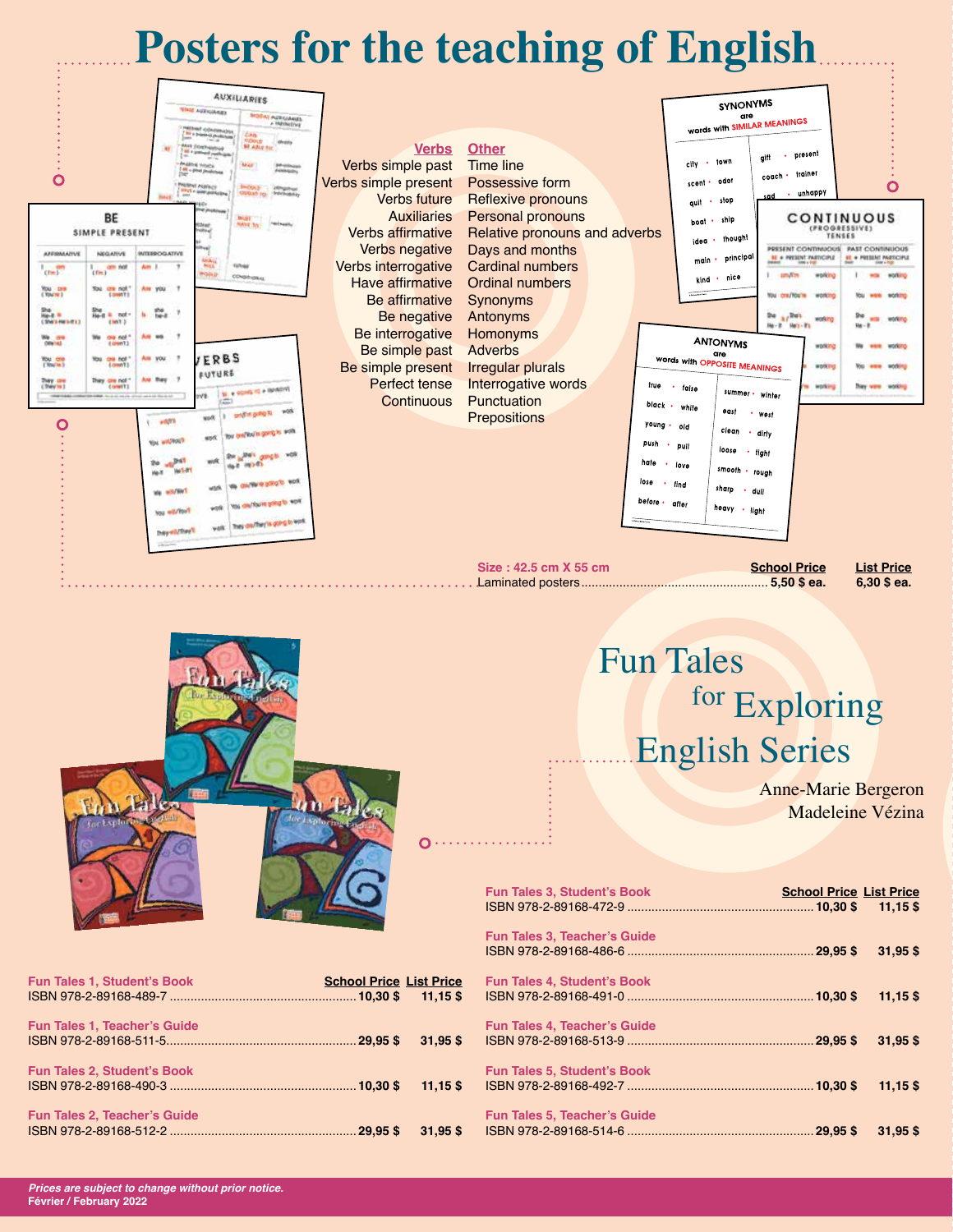# Let's Be Practical Series

Bianca Longtin

1<sup>st</sup> year cycle

The **Let's be Practical** series was conceived with the English secondary student in mind.

Each document in the series contains several themes, each of them focusing on the development of two basic abilities, namely comprehension and expression, both oral and written.

Questions from the texts selected for reading or listening are divided into three levels: beginner, intermediate, and advanced.

| Let's Be Practical 1              | <b>School Price List Price</b> |  |
|-----------------------------------|--------------------------------|--|
| (approx.152 reproductible sheets) |                                |  |
|                                   |                                |  |
|                                   |                                |  |
| Let's Be Practical 2              |                                |  |

| (approx. 220 reproductible sheets) |  |
|------------------------------------|--|
|                                    |  |



| Let's Be Practical 3               | <b>School Price List Price</b> |  |
|------------------------------------|--------------------------------|--|
| (approx. 220 reproductible sheets) |                                |  |
|                                    |                                |  |
|                                    |                                |  |

#### **Reproductible Material**

Photocopying permission will be granted to any school buying files identified as reproductible (both Student Book and Answer Keys).

## Grammar Pit Stop



Ō٠ **Complies** urriculum **BEE** 

**Grammar Pit Stop School Price List Price** (approx. 190 reproductible sheets) ISBN 978-2-89168-619-8 ......................................................**95,00 \$ 109,25 \$**

#### **Reproductible Material**

Photocopying permission will be granted to any school buying files identified as reproductible (both Student Book and Answer Keys).

*Grammar Pit Stop* is about comprehension, practice, and usage of English grammar.

Students are gradually made to understand each of the 53 grammar rules presented in the manual, by first examining selected examples, and then by answering various related questions.

*Grammar Pit Stop* is complementary to the **Let's Be Practical series**. Its purpose is to help the teacher answer the many grammatical questions likely to arise during the oral and written activities presented in the series.

Maureen Robertson

#### **Reproductible Material**

Photocopying permission will be granted to any school buying files identified as reproductible (both Student Book and Answer Keys).

This method uses a communicative approach, and aims to develop the four types of competency used in the MELS evaluation exams:

- oral comprehension;
- written comprehension;
- oral production;
- written production.

The method is characterized by its flexibility and its ability to arouse the students' curiosity.

#### **I – Flexibility**

- The teacher can choose the lesson he considers the most appropriate to any given group, at any given time.
- Each lesson contains both grammatical and lexical suggestions, allowing it to be adapted to more advanced groups.

#### **II – Arousing the students' curiosity**

- The students discover the themes and elements of the lesson only as it goes along.
- The method offers a wide array of entertaining exercises for the teacher to choose from.
- Exercises and games do not repeat regularly from one lesson to another.
- The special *Take a Break* section offers side activities complimentary to the studied themes.



1<sup>st</sup> secondary cycle

Complies with the<br>curriculum

#### **Tuning In School Price List Price**

(approx. 256 reproductible sheets) ISBN 978-2-89168-634-1 ....................................................**150,00 \$ 157,50 \$** 

### *Prices are subject to change without prior notice.*

**Février / February 2022**

Tuning in<br>Michelle Bronner